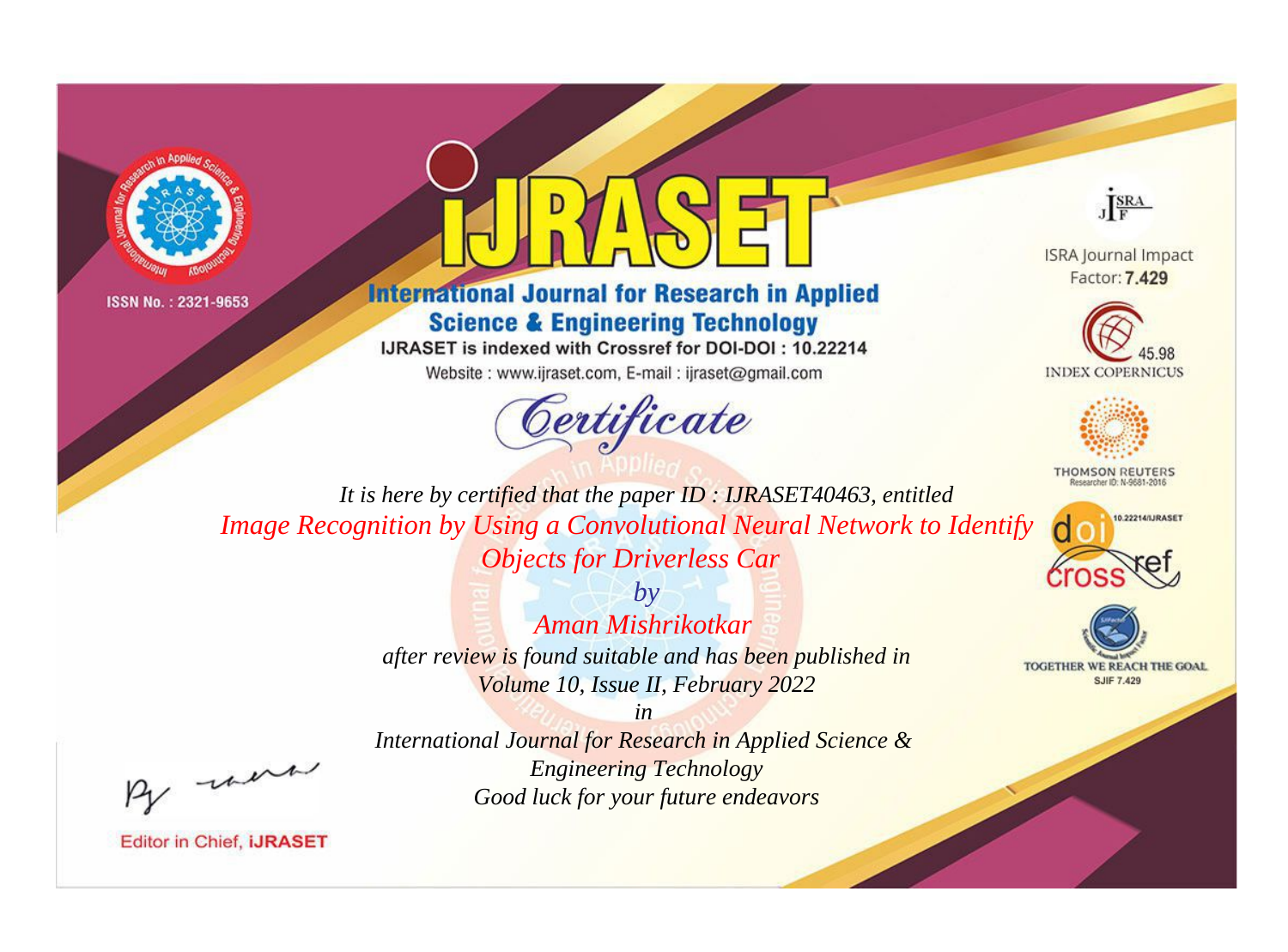



# **International Journal for Research in Applied Science & Engineering Technology**

IJRASET is indexed with Crossref for DOI-DOI: 10.22214

Website: www.ijraset.com, E-mail: ijraset@gmail.com



JERA

**ISRA Journal Impact** Factor: 7.429





**THOMSON REUTERS** 

![](_page_1_Picture_12.jpeg)

TOGETHER WE REACH THE GOAL **SJIF 7.429** 

It is here by certified that the paper ID: IJRASET40463, entitled Image Recognition by Using a Convolutional Neural Network to Identify **Objects for Driverless Car** 

> $b\nu$ Ayush Kamdi after review is found suitable and has been published in Volume 10, Issue II, February 2022

were

International Journal for Research in Applied Science & **Engineering Technology** Good luck for your future endeavors

 $in$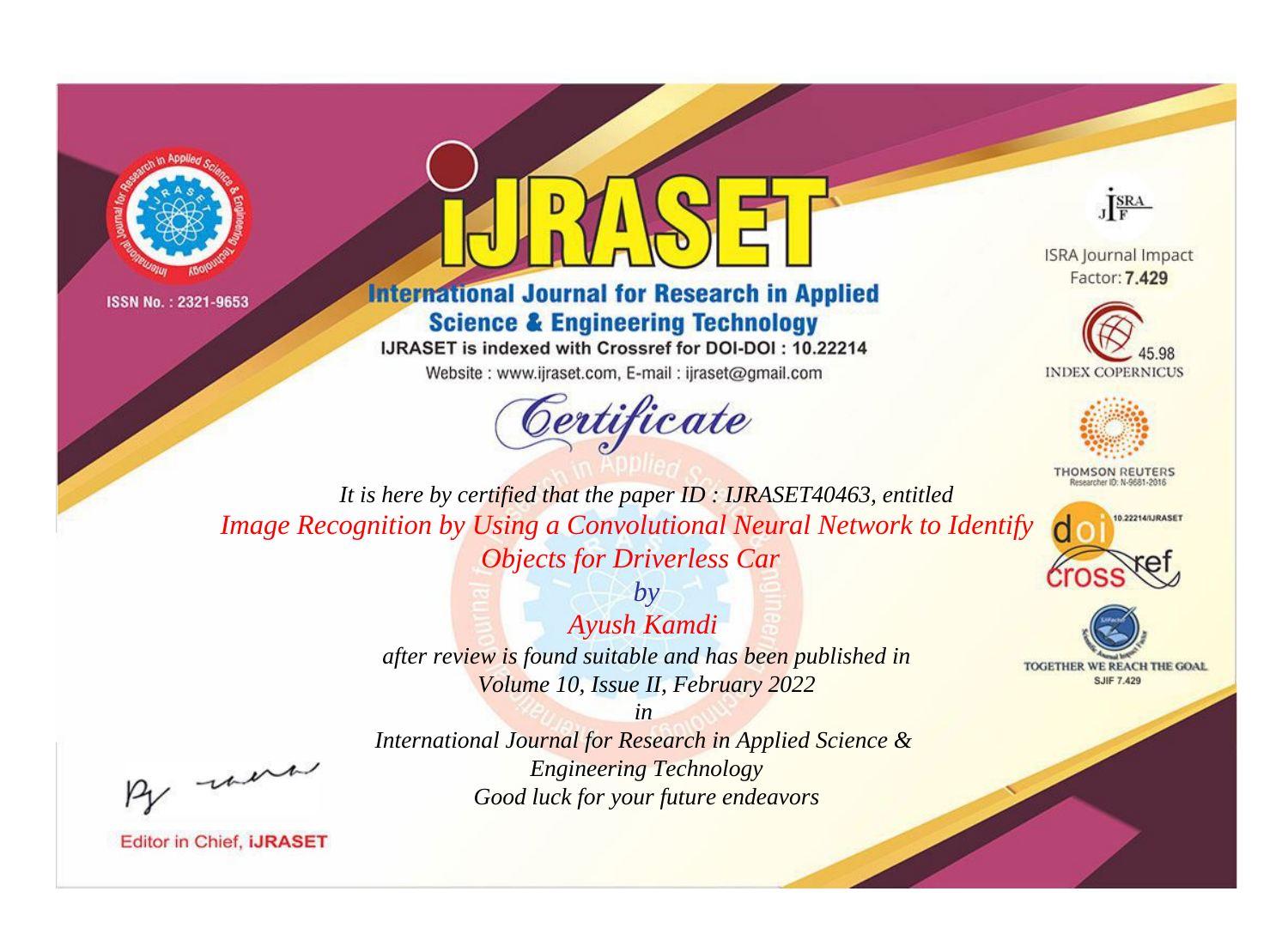![](_page_2_Picture_0.jpeg)

![](_page_2_Picture_2.jpeg)

# **International Journal for Research in Applied Science & Engineering Technology**

IJRASET is indexed with Crossref for DOI-DOI: 10.22214

Website: www.ijraset.com, E-mail: ijraset@gmail.com

![](_page_2_Picture_6.jpeg)

JERA

**ISRA Journal Impact** Factor: 7.429

![](_page_2_Picture_9.jpeg)

![](_page_2_Picture_10.jpeg)

**THOMSON REUTERS** 

![](_page_2_Picture_12.jpeg)

TOGETHER WE REACH THE GOAL **SJIF 7.429** 

It is here by certified that the paper ID: IJRASET40463, entitled Image Recognition by Using a Convolutional Neural Network to Identify **Objects for Driverless Car** 

> $b\nu$ Pratik Maske after review is found suitable and has been published in Volume 10, Issue II, February 2022

> > $in$

International Journal for Research in Applied Science & **Engineering Technology** Good luck for your future endeavors

were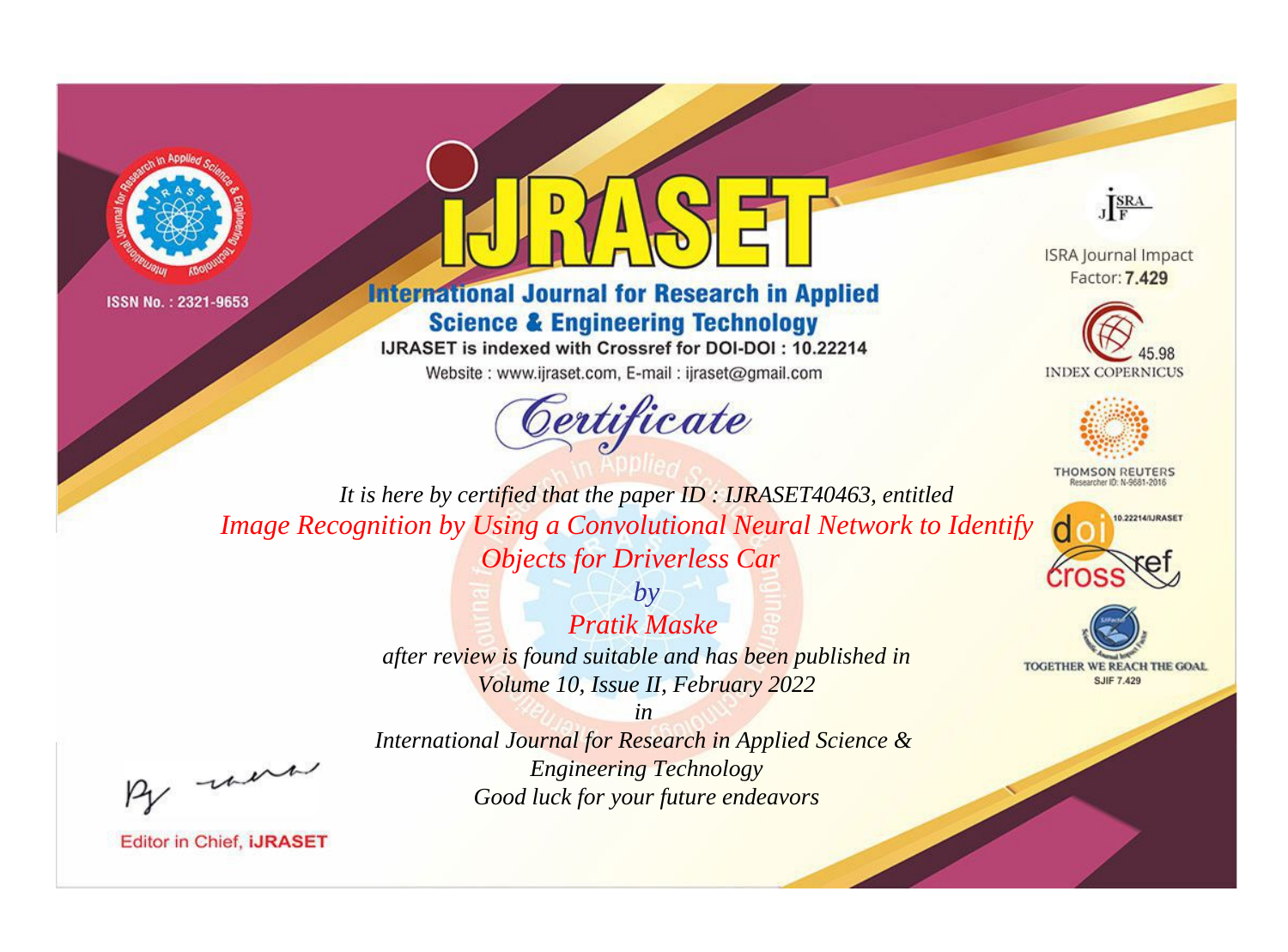![](_page_3_Picture_0.jpeg)

![](_page_3_Picture_2.jpeg)

# **International Journal for Research in Applied Science & Engineering Technology**

IJRASET is indexed with Crossref for DOI-DOI: 10.22214

Website: www.ijraset.com, E-mail: ijraset@gmail.com

![](_page_3_Picture_6.jpeg)

JERA

**ISRA Journal Impact** Factor: 7.429

![](_page_3_Picture_9.jpeg)

![](_page_3_Picture_10.jpeg)

**THOMSON REUTERS** 

![](_page_3_Picture_12.jpeg)

TOGETHER WE REACH THE GOAL **SJIF 7.429** 

It is here by certified that the paper ID: IJRASET40463, entitled Image Recognition by Using a Convolutional Neural Network to Identify **Objects for Driverless Car** 

> $b\nu$ Hardik Barbatkar after review is found suitable and has been published in Volume 10, Issue II, February 2022

were

International Journal for Research in Applied Science & **Engineering Technology** Good luck for your future endeavors

 $in$